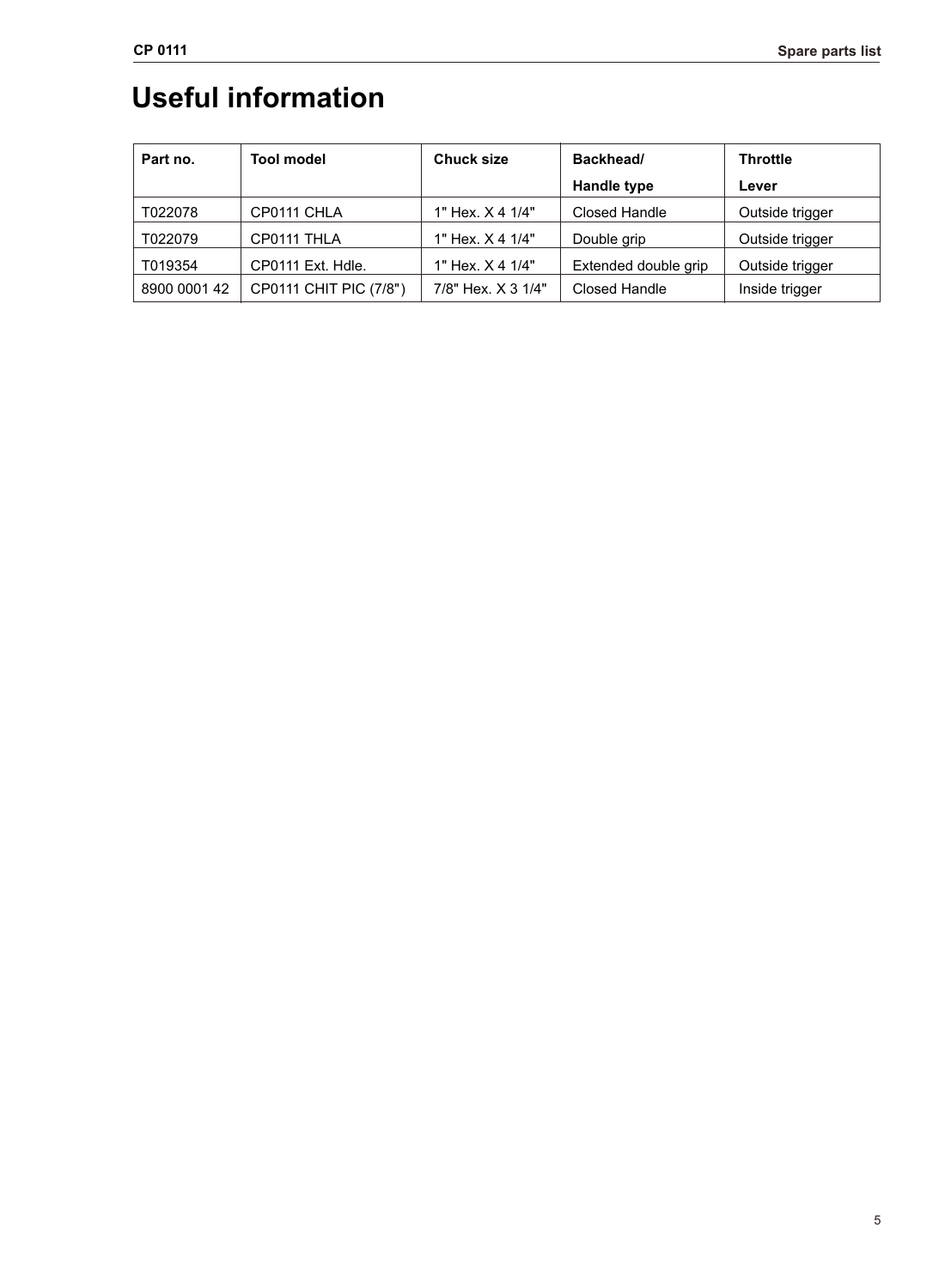## **EXPLODED VIEW CP 0111 BACKHEADS**

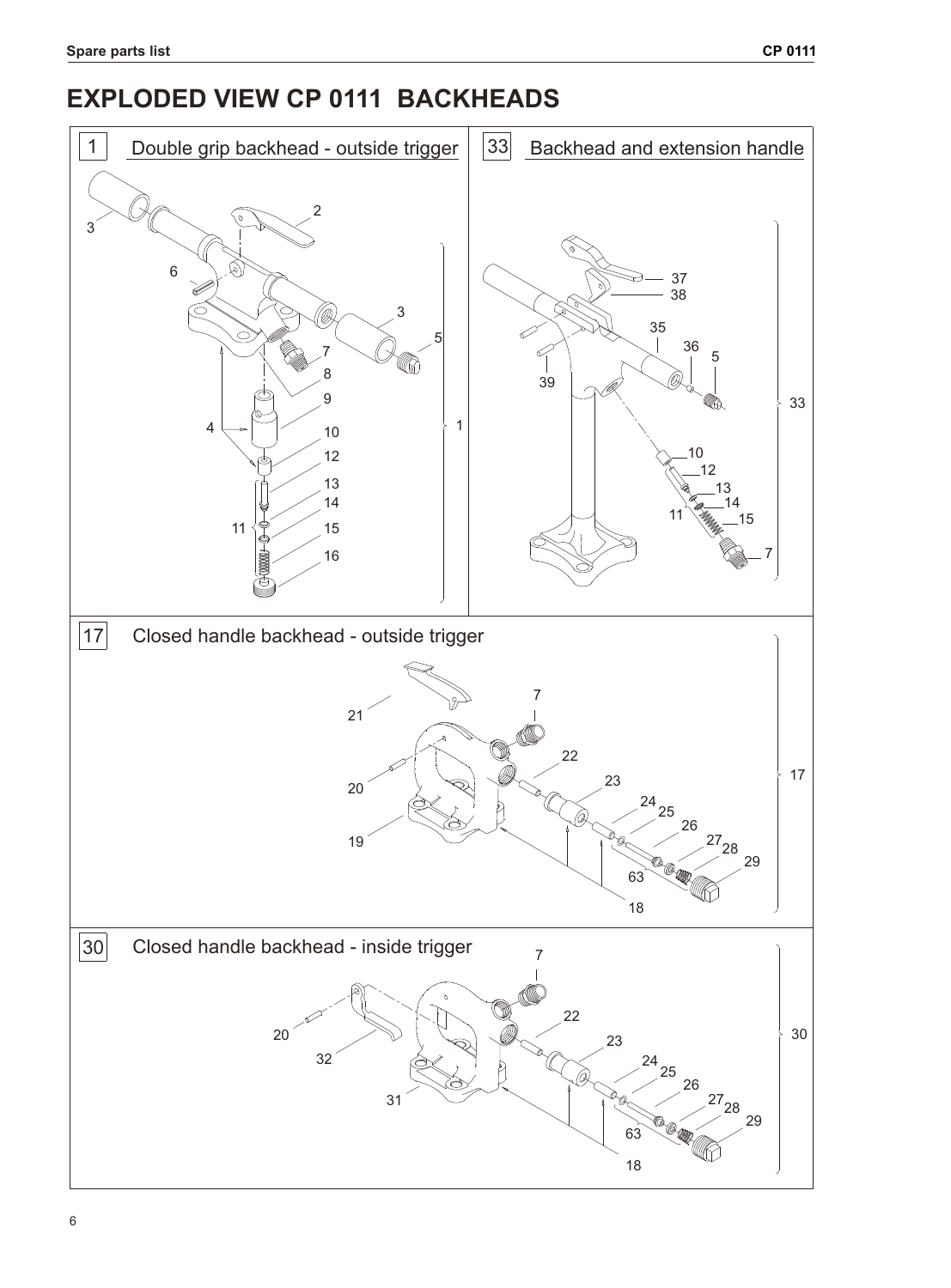| Ref. No. | <b>Ordering No. Qty.</b> |                | <b>Description</b>                                                 |  |
|----------|--------------------------|----------------|--------------------------------------------------------------------|--|
| 1        |                          |                | Backhead (Double grip) complete                                    |  |
|          |                          |                | (Includes item Nos. 2, 3, 5, 6, 7, 8, 9, 10, 12, 13, 14, 15 & 16)  |  |
| 2        | R070110                  | 1              | Lever - Throttle valve                                             |  |
| 3        | R005716                  | $\overline{2}$ | Handle - Rubber                                                    |  |
| 4        | R070105                  |                | Backhead (Double grip) (Includes item Nos. 8, 9 & 10)              |  |
| 5        | R000560                  | 1              | Plug - Oil                                                         |  |
| 6        | R133433                  | $\mathbf{1}$   | Pin-Trigger                                                        |  |
| 7        | R075227                  | 1              | Nipple - Air inlet                                                 |  |
| 8        |                          | 1              | <b>Backhead</b>                                                    |  |
| 9        | R070106                  | 1              | Bushing - Throttle valve                                           |  |
| 10       | R070109                  | 1              | Bushing - Throttle valve stem                                      |  |
| 11       | R045370                  | 1              | Valve - Throttle (Includes item No.12, 13, 14 & 15)                |  |
| 12       |                          | 1              | Valve - Throttle                                                   |  |
| 13       |                          | $\mathbf{1}$   | Seal - Valve                                                       |  |
| 14       |                          | 1              | Retainer - Seal                                                    |  |
| 15       |                          | 1              | Spring - Throttle valve                                            |  |
| 16       | R070108                  | $\mathbf{1}$   | Plug - Throttle valve bushing                                      |  |
| 17       |                          |                | Backhead complete - Outside trigger                                |  |
|          |                          |                | (Includes item No. 7, 19, 20, 21, 22, 23, 24, 25, 26, 27, 28 & 29) |  |
| 18       | R070114                  | 1              | Backhead (Includes item No. 19, 23 & 24)                           |  |
| 19       |                          | $\mathbf{1}$   | <b>Backhead</b>                                                    |  |
| 20       | A043627                  | 1              | Pin - Lever                                                        |  |
| 21       | P003070                  | 1              | Lever - Throttle valve                                             |  |
| 22       | P005156                  | 1              | Pin - Push                                                         |  |
| 23       | P005154                  | 1              | Bushing - Throttle valve                                           |  |
| 24       | P005157                  | 1              | Bushing - Push pin                                                 |  |
| 25       |                          | 1              | O-ring                                                             |  |
| 26       |                          | 1              | Valve - Throttle                                                   |  |
| 27       |                          | 1              | Retainer - O-ring                                                  |  |
| 28       |                          | 1              | Spring - Throttle                                                  |  |
| 29       | P001884                  | $\mathbf{1}$   | Plug - Throttle valve                                              |  |
| 30       |                          |                | Backhead complete - Inside trigger                                 |  |
|          |                          |                | (Includes item No. 7, 20,22, 23, 24, 25, 26, 27, 28, 29, 31& 32)   |  |
| 31       |                          | 1              | <b>Backhead</b>                                                    |  |
| 32       | R093103                  | 1              | Lever - Throttle valve                                             |  |
| 33       | R079043                  |                | Backhead and Extension handle complete                             |  |
|          |                          |                | (Includes item No. 5, 7, 10, 12, 13, 14, 15, 35, 36, 37, 38 & 39)  |  |
| 35       |                          | 1              | Handle - Extension                                                 |  |
| 36       | R004976                  | $\mathbf{1}$   | Plug - Oil regulating                                              |  |
| 37       | P001903                  | 1              | Lever - Throttle valve                                             |  |
| 38       | R085220                  | $\mathbf{1}$   | Cam - Lever                                                        |  |
| 39       | P001921                  | $\overline{2}$ | Pin - Lever                                                        |  |
| 63       | Z8249416                 | 1              | Throttle valve complete (Includes item No. 25, 26, 27 & 28)        |  |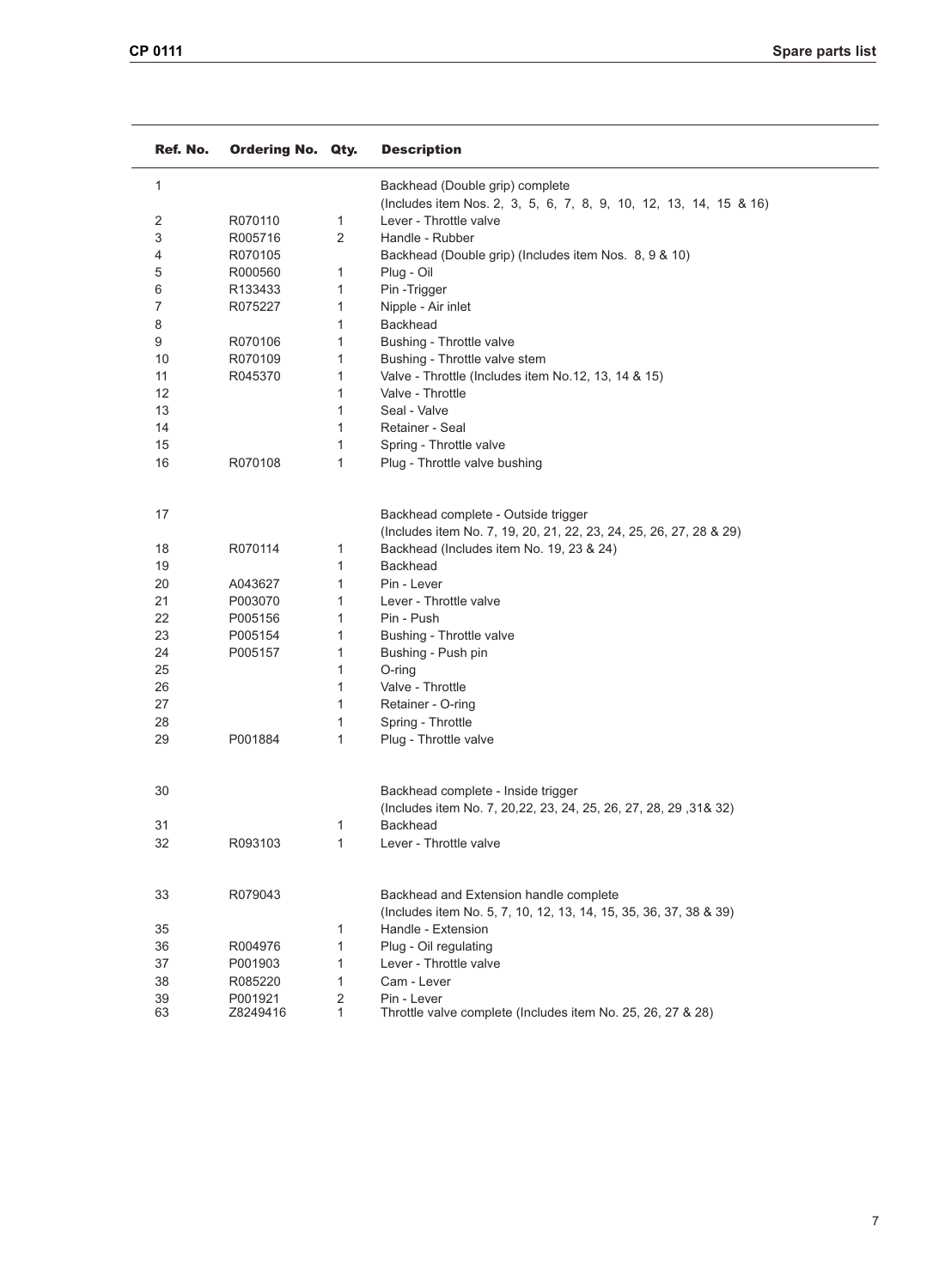## **EXPLODED VIEW CP 0111**